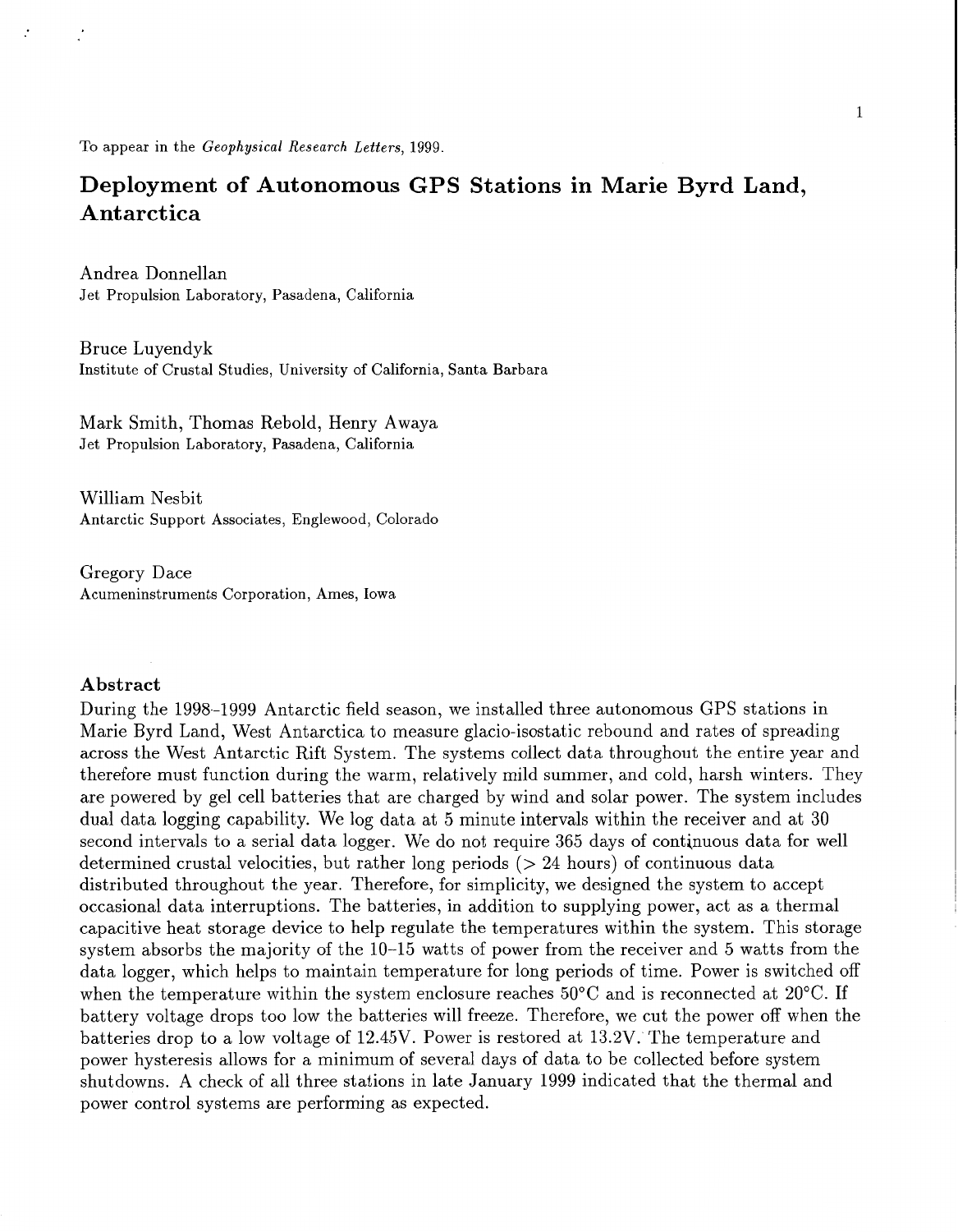## <span id="page-1-0"></span>**Introduction**

In December of 1998 we installed three autonomous Global Positioning System (GPS) stations in Marie Byrd Land, West Antarctica to measure glacio-isostatic rebound and tectonic deformation (Figure 1). An important, but poorly understood piece in the global tectonics puzzle is found in Antarctica. It is widely accepted that active deformation is ongoing in western Marie Byrd Land (wMBL) and the Ross Embayment, which are both part of the West Antarctic Rift System *[Behrendt et al.,* 1991; *Behrendt and Cooper,*  19911, but rates and causes of the deformation are unknown. Two possible causes of the deformation observed in this region include tectonic extension in the Ross Embayment as West and East Antarctica separate *[Richard and Luyendyk,* 1991; *Luyendyk et al.,*  19941, and crustal uplift caused by isostatic rebound following the last glacial maximum *[Iwins and James,*  1996; *Wuhr et a/.,* 19951.

The type and magnitude of deformation in this region has serious implications both for global tectonic interpretations and ice sheet models. If active extension is occurring in the Embayment, it could affect interpretations of the global plate tectonic model, depending on the magnitude, which may be as high as 10 mm/yr *[Behrendt and Cooper, 1991]*, or as low at 1 mm/yr *[Lawwer and Gahagan,* 19941 (Table 1). Knowing the rate could also aid in improving our understanding of the extension occurring in the Embayment as well as the uplift history of the Transantarctic Mountains. Determining the uplift rates due to post glacial rebound will help to determine the timing and configuration of the ice sheet during the Last Glacial Maximum, and may help to determine whether the ice sheet collapsed during the mid-Holocene, about 6000 years ago.

In order to measure the ongoing deformation in wMBL, we installed three continuously recording, autonomous GPS stations on outcrops in wMBL with baselines of about 100-200 km. The stations will gather data for at least four years, and have been installed in concert with a series of autonomous stations in the Transantarctic Mountains, resulting in an unprecedented long baseline array across the Ross Embayment. The remote GPS stations are powered by a combination of batteries, solar panels, and a wind generator. The data collected will allow us to determine the crustal motions to an accuracy of 1 mm/yr horizontal and 3 mm/yr vertical *[Argus and Heflin,*  19951. The array will also detect horizontal strain gra-

dients in wMBL, and combined with strain data from the Transantarctic Mountains, will allow us to construct models for tectonic extension and postglacial rebound.

### **GPS Control System**

The autonomous GPS system features regulators that control the voltage and thermal environment within the box. We do not require 365 days of continuous data for well determined crustal velocities, but rather long periods  $(> 24$  hours) of continuous data distributed throughout the year. Therefore, to minimize points of failure, we designed the system to accept occasional data interruptions. The batteries, in addition to supplying power, act as a thermal capacitive heat storage device to help regulate the temperatures within the system which are expected to vary by as much as  $100^{\circ}$ C. This storage system absorbs the majority of the 10-15 watts of power from the receiver and 5 watts from the data logger, which helps to maintain temperature for long periods of time. Power is switched off when the temperature within the system enclosure reaches  $50^{\circ}$ C and is reconnected at  $20^{\circ}$ C. If battery voltage drops too low the batteries will freeze. Therefore, we cut the power off when the batteries drop to a low voltage of 12.45V. Power is restored at 13.2V. The temperature and power hysteresis allow for a minimum of several days of data to be collected before system shutdowns.

The wind and solar regulators are temperature compensated. The batteries charge at a higher voltage when they are cold and at a lower voltage when they are hot, thus preventing outgassing and prolonging the life of the batteries. Power to the receiver and data logger is shut off when the battery voltage drops to 12.45 volts. This maintains a high electrolyte solution so that the batteries won't freeze, even at  $-40^{\circ}$ C. The system is not turned back on until the battery voltage reaches 13.2 volts, which allows for a minimum of one day of data to be collected when the batteries are cold and over five days of data when the batteries are warm. Baking soda is used to absorb excess hydrogen in the event that the batteries do outgas.

Three thermostats control the temperature within the box. The system is shut down at  $50^{\circ}$ C to protect the electronic components within the box and also prevent the batteries from overheating and outgassing. The system does not restart until the temperature in the box drops to  $20^{\circ}$ C. The hysteresis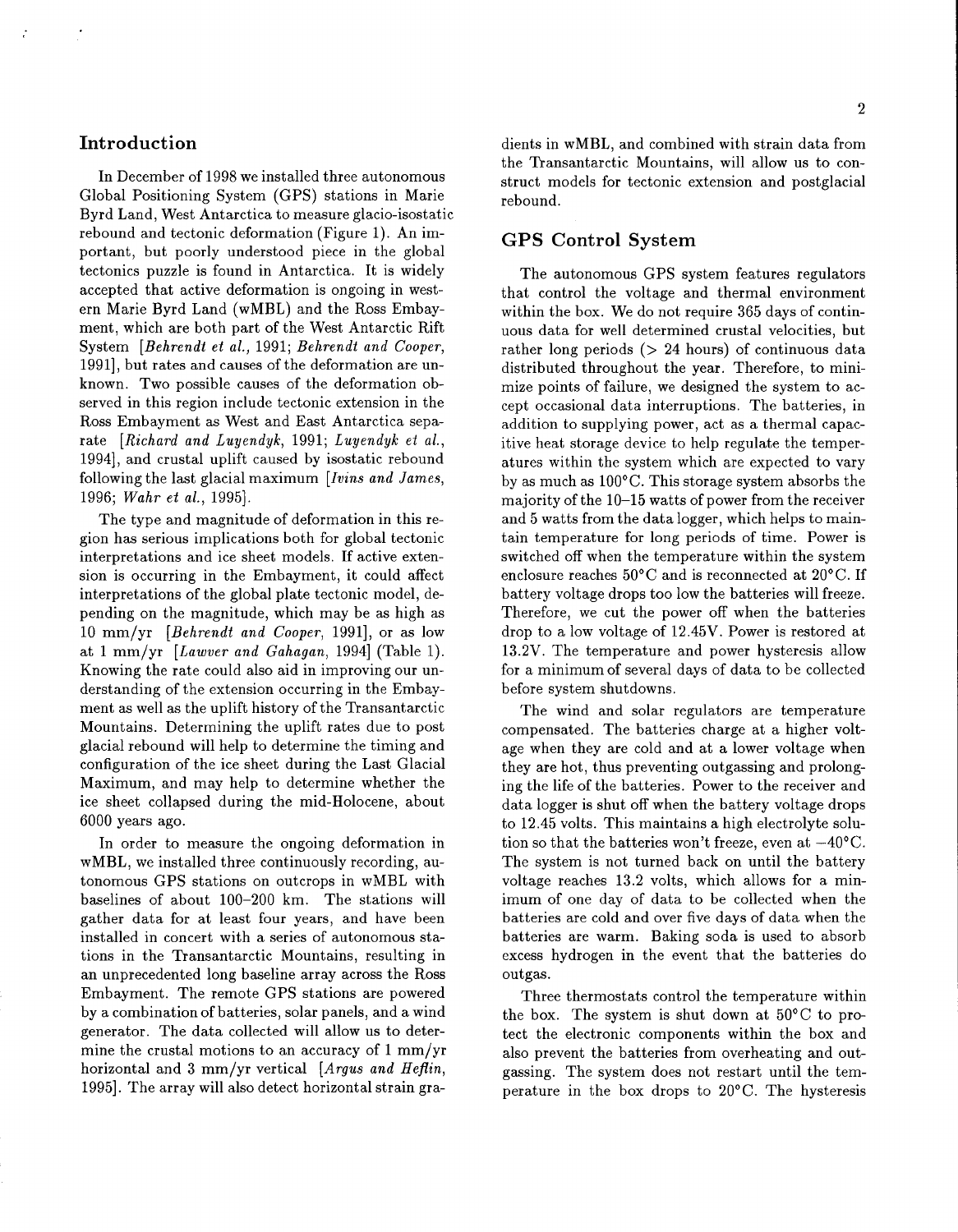allows for a minimum of one day of data to be collected between power outages. A thermal strip heater is turned on when the system is colder than 0°C. The data logger is turned off in cases below O°C to protect the disk drive. The GPS receiver continues to collect data during cold states.

#### **Data**

The system includes dual data logging capability. We log data at 5 minute intervals within the receiver and at **30** second intervals to a serial data logger. At present downloads occur by visits to the sites. The Marie Byrd Land network is over **1000** km from Mc-Murdo making real-time downloads infeasible at this time. Data can be retrieved from the data logger via its SCSI port making downloads virtually instantaneous. These high speed downloads are critical. Downloading a year's worth of data over a serial port would take over one day, which is logistically not possible given our current flight resources and other difficulties of operating within Antarctica's harsh environment.

We have retrieved three weeks of data from **MBL3**  [located in the Clark Mountains \(Figure](#page-1-0) **2).** Indications are that the system is performing as expected. During this time period the system reached its peak temperature once and shut down for about 1.5 days. The battery voltages indicate that the temperature compensation is working - higher voltages are observed for lower temperatures. Voltages have remained above **13** volts and have not reached yet dropped to the low-voltage disconnect. Repeatabili[ties for the solutions from the three stations ar](#page-4-0)e 5 mm in north, 4 mm in east, and **11** mm in vertical, which is comparable to repeatabilities within the global GPS network *[Zurnberge et* **ai.,** 19971. Ambiguities were resolved.

**Acknowledgments.** We thank Maggi Glasscoe who assisted with web page development, Alan Hogan for his assistance with rigging and other field work, Charles Day our mountaineer, and Henry Perk and Max Wenden our Twin Otter pilots. Carol Raymond deployed and operates the GPS network in the Transantarctic mountains. This research was carried out under contract with the National Science Foundation, and National Aeronautics and Space Administration.

Argus, D., and M.B. Heflin, Plate motion and crustal deformation etstimated with geodetic data from the Global Positioning System, *Geophys. Res. Lett., 22,* **1973-1976, 1995.** 

Behrendt, J. C., and Cooper, **A.,** Evidence of rapid Cenozoic uplift of the shoulder escarpment of the Cenozoic West Antarctic rift system and a speculation on possible climate forcing, Geology, *19,* **315-319, 1991.** 

Behrendt, J.C., LeMasurier, W.E., Cooper, A.K., Tessensohn, F., Trehu, A., and Damaske, D., Geophysical studies [of the West Antarctic Rift System, Tectonics,](#page-6-0) **10, 1257- 1273, 1991.** 

Conrad, C.P. and B.H. Hager, The elastic response of the Earth to interannual variations in Antarctic precipitation, *Geophys. Res. Lett.,* **22, 3183-3186, 1995.** 

Ivins, E.R. and T.S. James, Timing and extent of Wurm-Wisconsinan deglaciation and subsequent rebound in Antarctica, Eos Trans. AGU, **77** Fall *Meet.* Suppl., **F137, 1996.** 

Lawver, L. A., and Gahagan, L. M., Constraints on timing [of extension in the Ross Sea region, Terra Antarctica,](#page-0-0) *1,*  **545-552, 1994.** 

Luyendyk, B.P., Smith, C.H., and van der Wateren, F.M., Glaciation, block faulting, and volcanism in western Marie Byrd Land, Terra Antarctica, *3,* **541-543, 1994.** 

Richard, S.M., and Luyendyk, B.P., Glacial flow reorientation in the southwest Fosdick Mountains, Ford Ranges, Marie Byrd Land, Antarctic Journal of the United States, *26,* **67-69, 1991.** 

Wahr, J.M., A. Trupin and H. DaZhong, Predictions of vertical uplift caused by changing polar ice volume, and a method for removing the effects of viscoelastic rebound, Geophys. *Res. Lett.,* **22, 977-980, 1995.** 

Zumberge, J.F., M.B. Heflin, D.C. Jefferson, M.M. Watkins, and F.H. Webb, Precise point positioning for the efficient and robust analysis of GPS data from large networks, *J. Geophys. Res., 102,* **5005-5017, 1997.**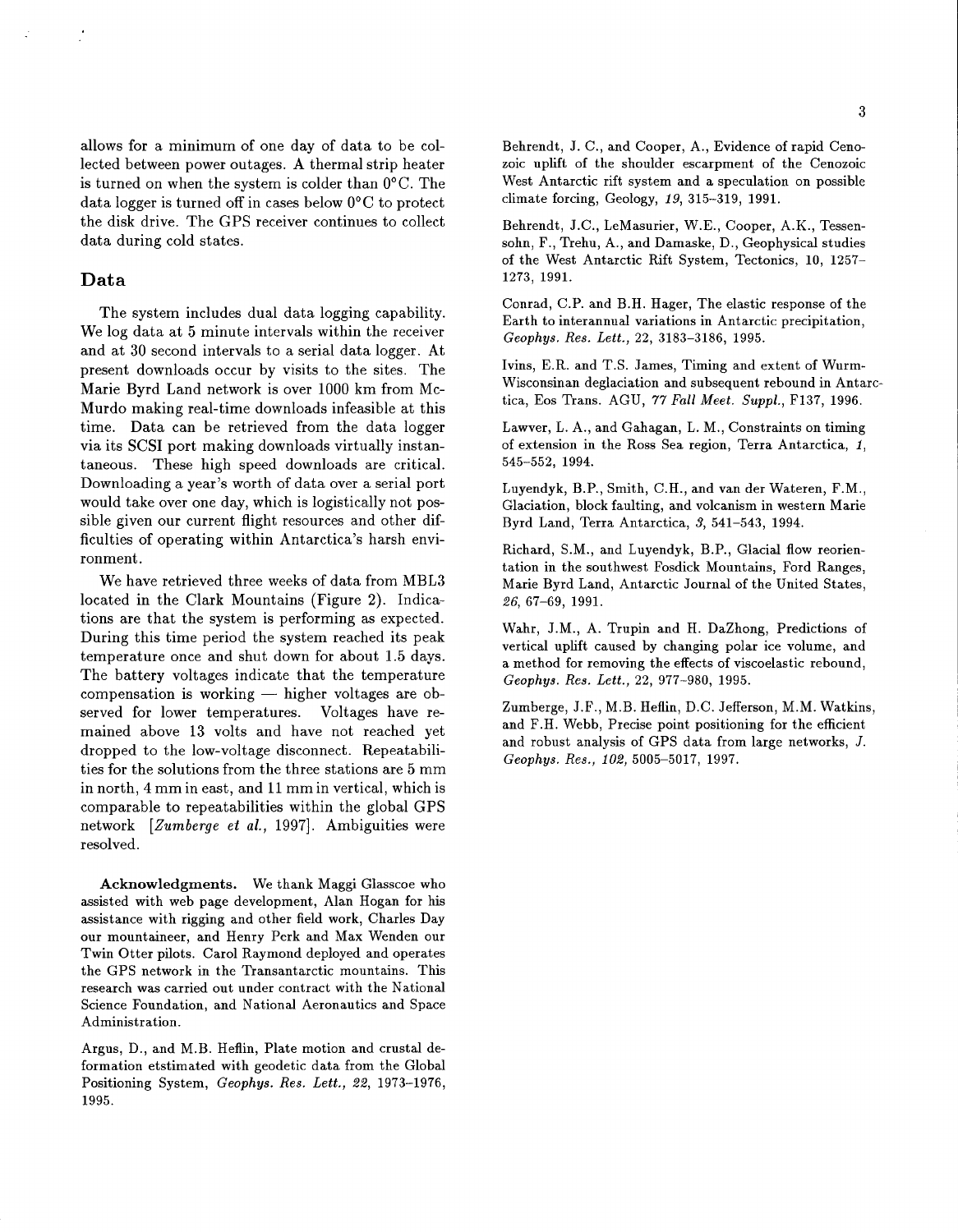**Figure 1.** Ross Sea region map (left panel) showing the location of our GPS stations (stars) in MBL and those in the Transantarctic Mountains (Raymond et al.) and outcrop onshore (shaded). Dashed oval is approximate outline of the Marie Byrd Land Dome [LeMasurier and Landis, 19961. VLB = Victoria Land Basin, CT = Central Trough, EB = Eastern Basin. Vector indicates possible extension magnitude and direction across the Ross Sea rift. Detail (right panel) shows locations of GPS stations, mountain ranges and glaciers in western Marie Byrd Land. Outlines show grounding lines at the coast and for islands in the Sulzberger Ice Shelf. Bathymetric contours are shown for the edge of the continental margin but no detail is shown for the continental shelf.

**Figure 2.** a) GPS Time series data for station MBL3. b) Internal and external station temperatures. c) Battery voltage of the system.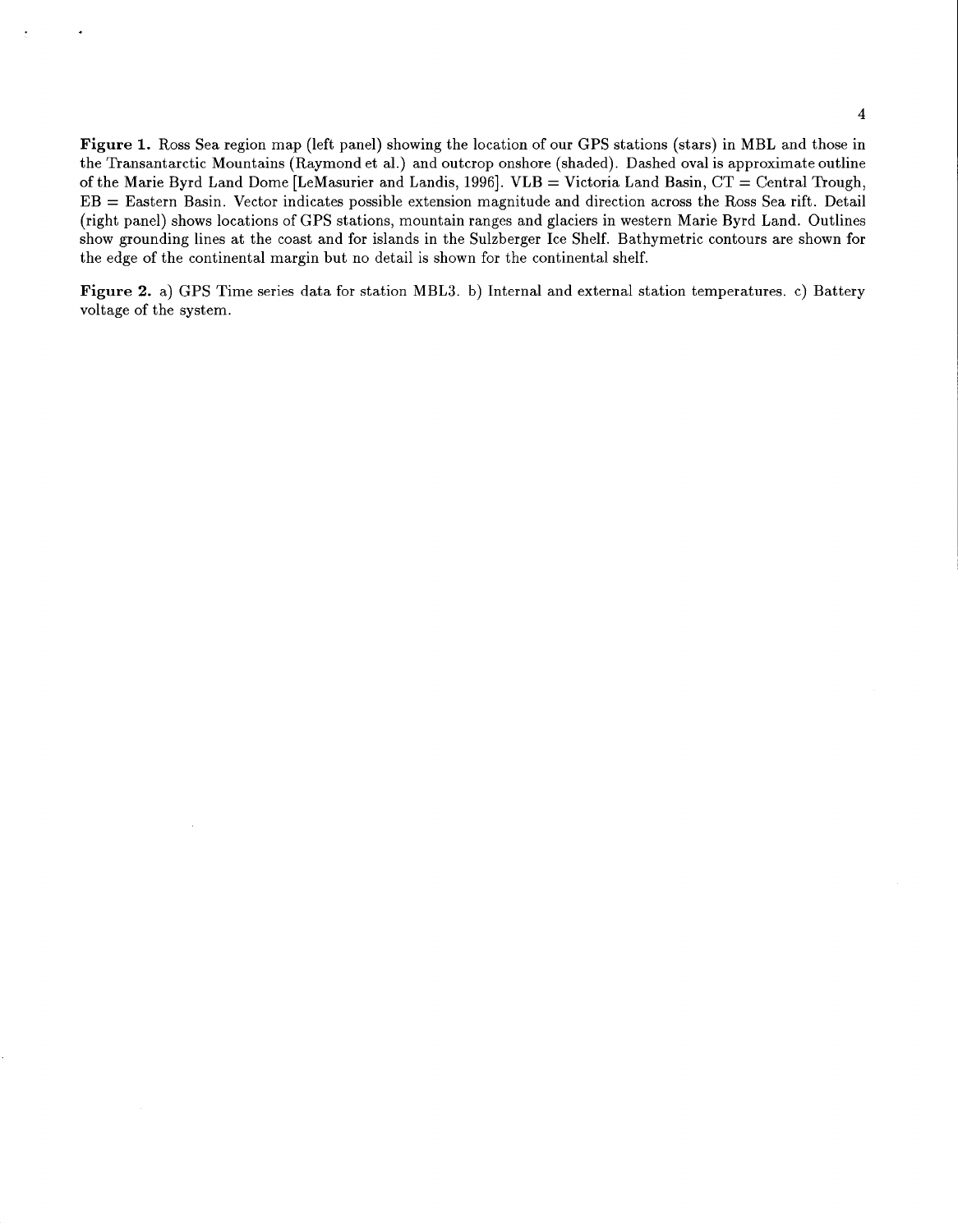| signal<br>source            | $V_h$ :<br>horizontal<br>velocity<br>$\rm (mm/yr)$ | direction of<br>$\rm V_h$ | horizontal<br>gradient of<br>$\rm V_h$ | $V_{v}$ :<br>vertical<br>velocity<br>$\rm (mm/yr)$ | horizontal<br>gradient of<br>$\rm V_{v}$ |
|-----------------------------|----------------------------------------------------|---------------------------|----------------------------------------|----------------------------------------------------|------------------------------------------|
| Ross extension <sup>1</sup> | < 10                                               | NE.                       | none?                                  | < 0.2                                              | <b>NE-SW</b>                             |
| MBL Dome <sup>2</sup>       | > 0.02                                             | W or E                    | $E-W$                                  | > 0.1                                              | $E-W$                                    |
| PGR <sup>3</sup>            | < 2                                                | N or S                    | $N-S$                                  | < 10                                               | $N-S$                                    |
| mass balance <sup>4</sup>   | $< 0.2$ ?                                          | N or S                    | $N-S$                                  | $<$ 1?                                             | $N-S$                                    |

**Table 1.** Estimated motions in western Marie Byrd Land

<span id="page-4-0"></span> $\frac{1}{2}$ 

 $\ddot{\cdot}$ 

['Extension rate is about 50 km/5 m.y. maximum; rift shoulder uplift](#page-0-0) **1** km/5 m.y. maximum.

2Maxmimum vertical rate at Dome center 3 km/30 m.y. or greater if later; horizontal rate estimate at 20% vertical.

3Maximum rates from ICE-3G model in wMBL.

4Massbalance strain rates unknown but assumded 10% of PGR [Conrad and Hager, 1995; James and Ivins, 1997].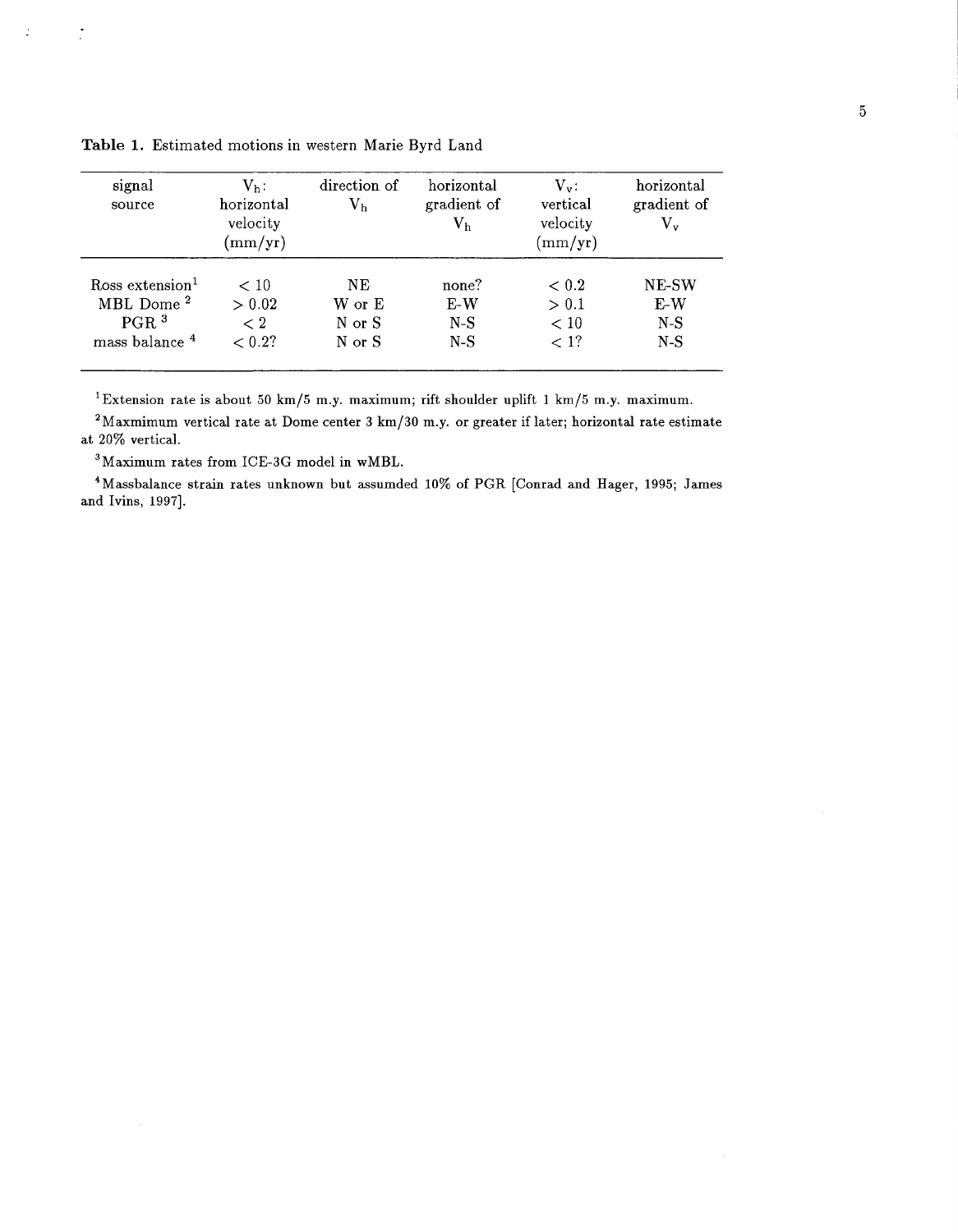

 $\mathcal{L}(\mathcal{A})=\frac{1}{2}$